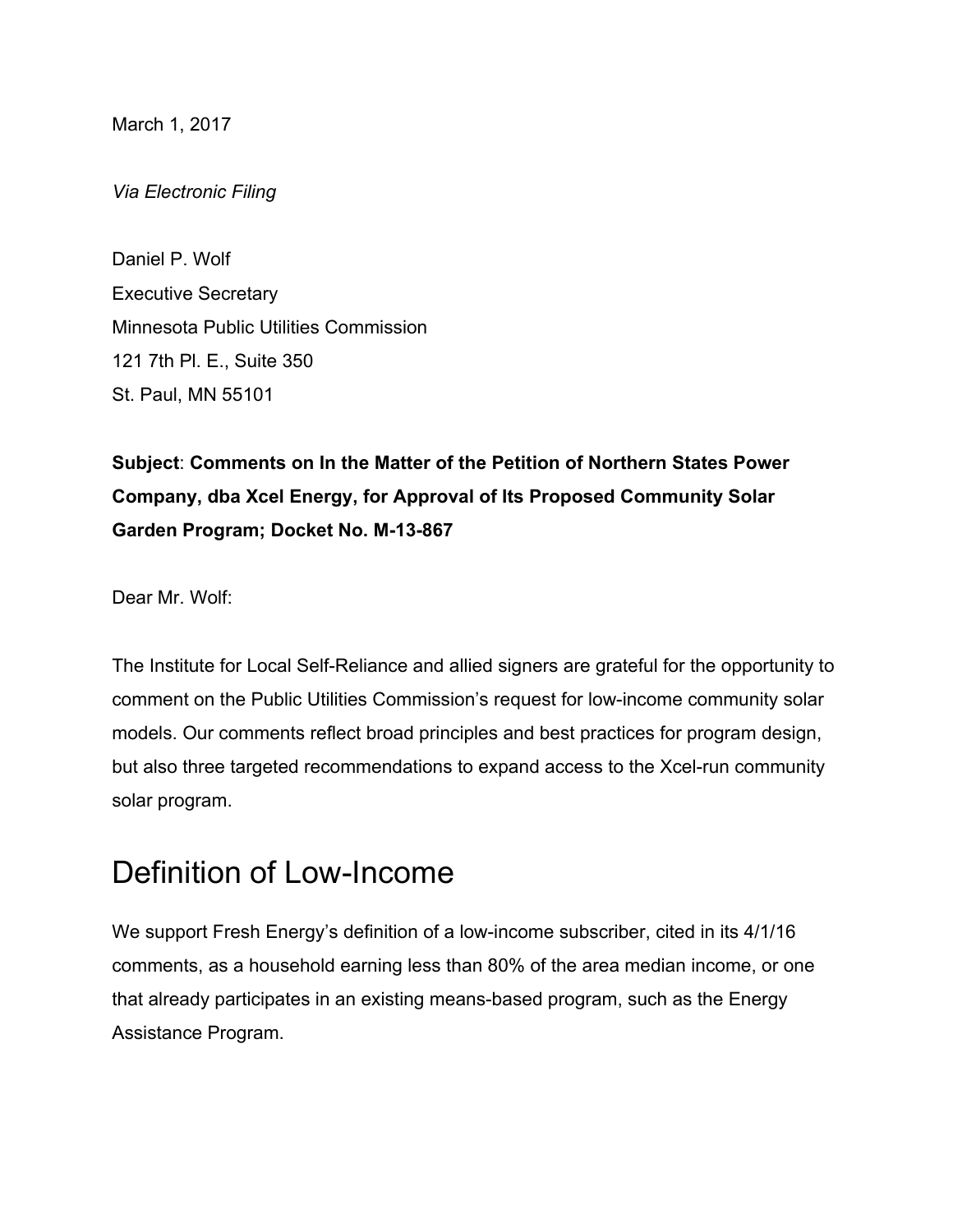# Principles of Universal Access to Community Solar

- Participation: everyone should be able to participate in community solar, from education and development to subscription and ownership; projects should be located throughout the utility service territory; and community solar programs should maximize low-income participation, subscription, and employment.
- Location: community solar projects should favor locations that present the highest value to the grid and are closest to subscribers, that use existing structures, and that minimize siting on prime agricultural land. Ground-mounted projects should consider "pollinator friendly" habitat and should consider concomitant food production--e.g., free range fowl and sheep, as in England and Germany.
- Financial Value and Ownership: community solar programs should favor subscriber-owned projects, allow for a variety of ownership structures, and provide both initial and long-term financial value to participants (including pass-through benefits for low-income renters whose landlords opt in).
- Integration: community solar should integrate with existing low-income energy assistance, energy efficiency, and weatherization programs.
- Tracking and Review: participation by low-income subscribers, as well as their energy savings, should be tracked on a per-project basis and reported in the aggregate to the Department of Commerce and Commission; workforce participation should be tracked by race and overall worker income level and reported in the aggregate to the Department of Commerce and Commission; programs should be reviewed periodically against program goals, with options for adjustment.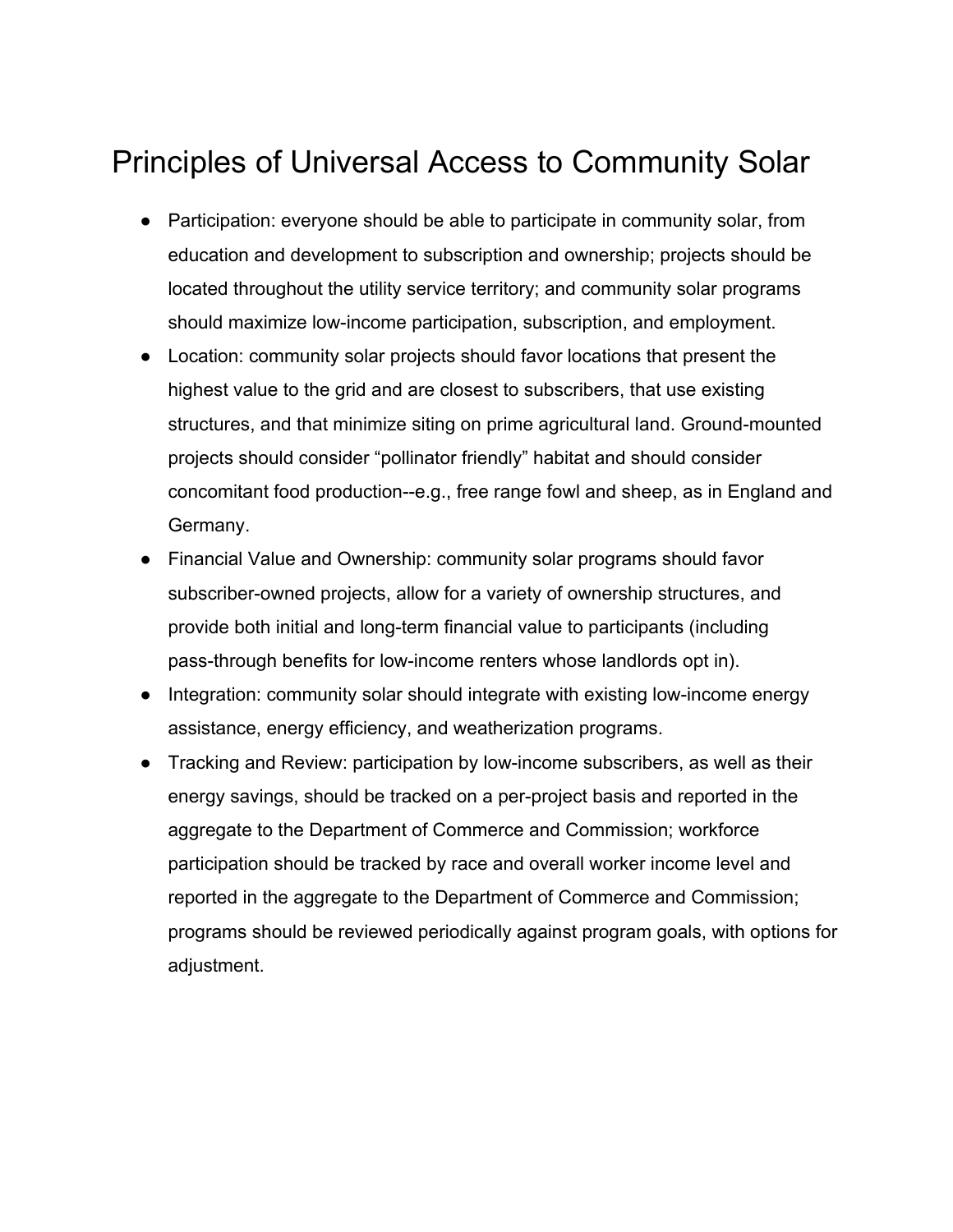# Near-Term Actions to Improve Minnesota's Program

The following program changes would address the two key challenges in low-income participation: motivating developers to identify low-income participants and reducing the financing risk of serving them. It would also rectify the imbalance that results from low-income customers contributing to solar programs such as Solar Rewards to which they have no meaningful access.

### Carve Out Participation for Low-Income Residents

As has been done in three other states, Minnesota's community solar program should require minimum participation by low-income residents. This would guarantee access to residents whose energy dollars already support the program and reduce energy burdens often offset with public funds. We ask the Commission to set a minimum standard of 5% for low-income participants.

The utility should also work with the state's Energy Assistance Program to identify ways to maximize participation. One potential method would be to have the utility or developer grant subscriptions to Energy Assistance to give to qualified households, so that their privacy is protected.

### Credit Risk Reduction

There are two relatively simple tools for reducing the perceived risk of serving low-income or non-prime borrowers: backup subscribers and loss reserves. With a low-income adder and the ability to temporarily assume the subscription (with adder), there would be an incentive for developers to seek backup subscribers and for these subscribers to offer additional capacity. We ask that the Commission adopt an appropriate adder for subscriptions held by low-income customers in its review of appropriate program modifications.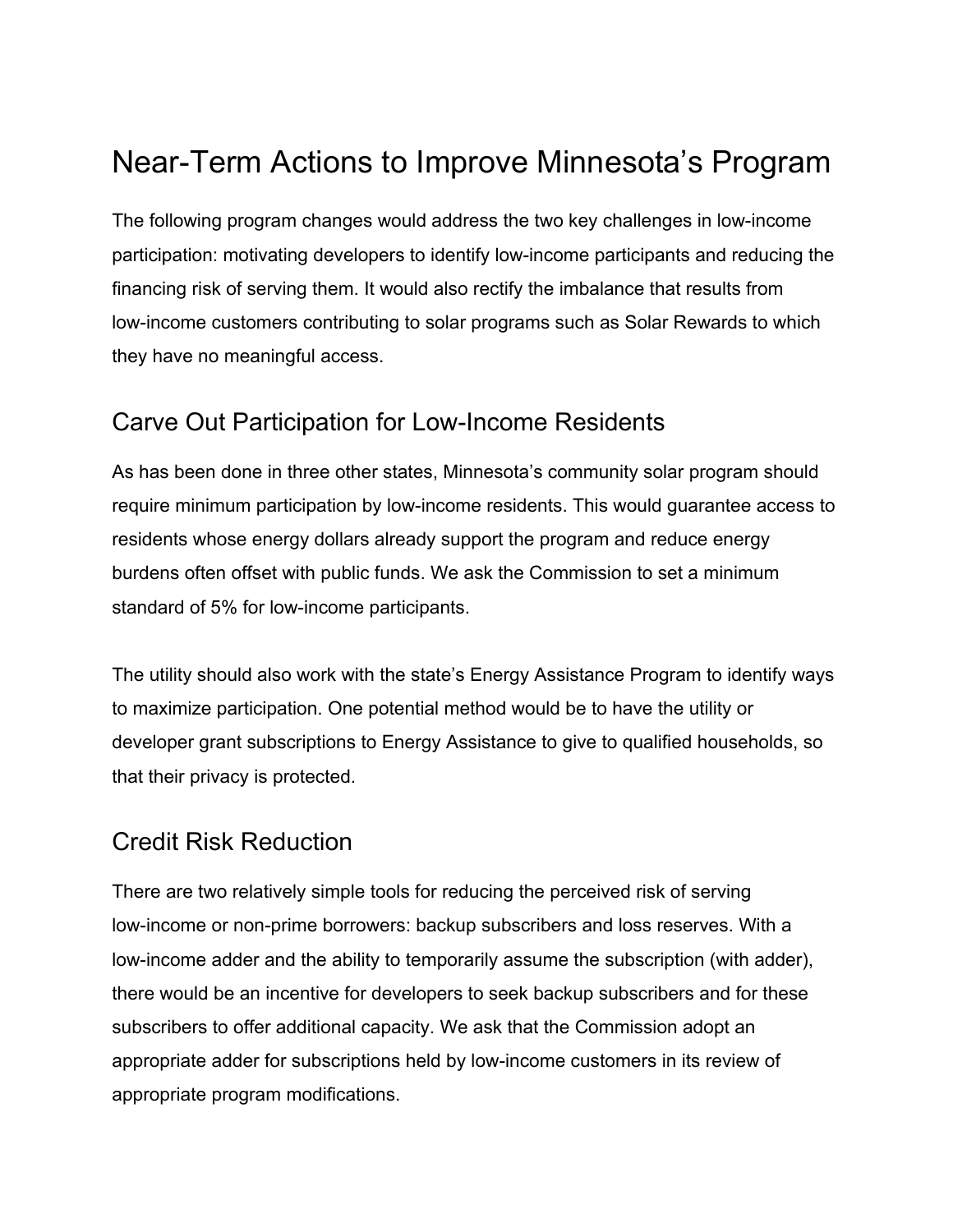Additionally, providing a loss reserve for pay-as-you-go subscriptions could reduce or eliminate borrowing barriers. A small amount, from the Renewable Development Fund or Solar\*Rewards program -- in proportion to contributions by low-income customers - would provide surety for hundreds or thousands of subscriptions, provided the subscriptions are provided without credit scoring. We ask the Commission to explore sources for a loss reserve for pay-as-you-go subscriptions for low-income subscribers.

### Study Tariff-Based Financing

A growing number of utilities are providing tariff-based financing for on-site energy improvements -- efficiency or solar -- that could also pay for community solar. The Commission should study the use of tariff-based, on-bill financing for community solar subscriptions, using only bill payment history for eligibility. The study should scope administrative costs, potential energy bill reduction, difference in the eligible market (especially among low-income participants), reduction in energy burden, and potential impact on demand for Energy Assistance.

## Long-Term Strategies for Broadening Access

Fostering low-income access to community solar falls into two broad sets of strategies: (i) targeted policies that lower costs and barriers to low-income participation specifically, and (ii) policies that reduce barriers for everyone. We believe the Commission should study a series of policies successfully implemented in other states, including those listed below, in order to shape standards for more inclusive community solar in Minnesota. These recommendations are sorted by the timing of required intervention in the development process in order to include them in a community solar project. Some items are duplicated from the near-term actions, to show the complete menu of options in context.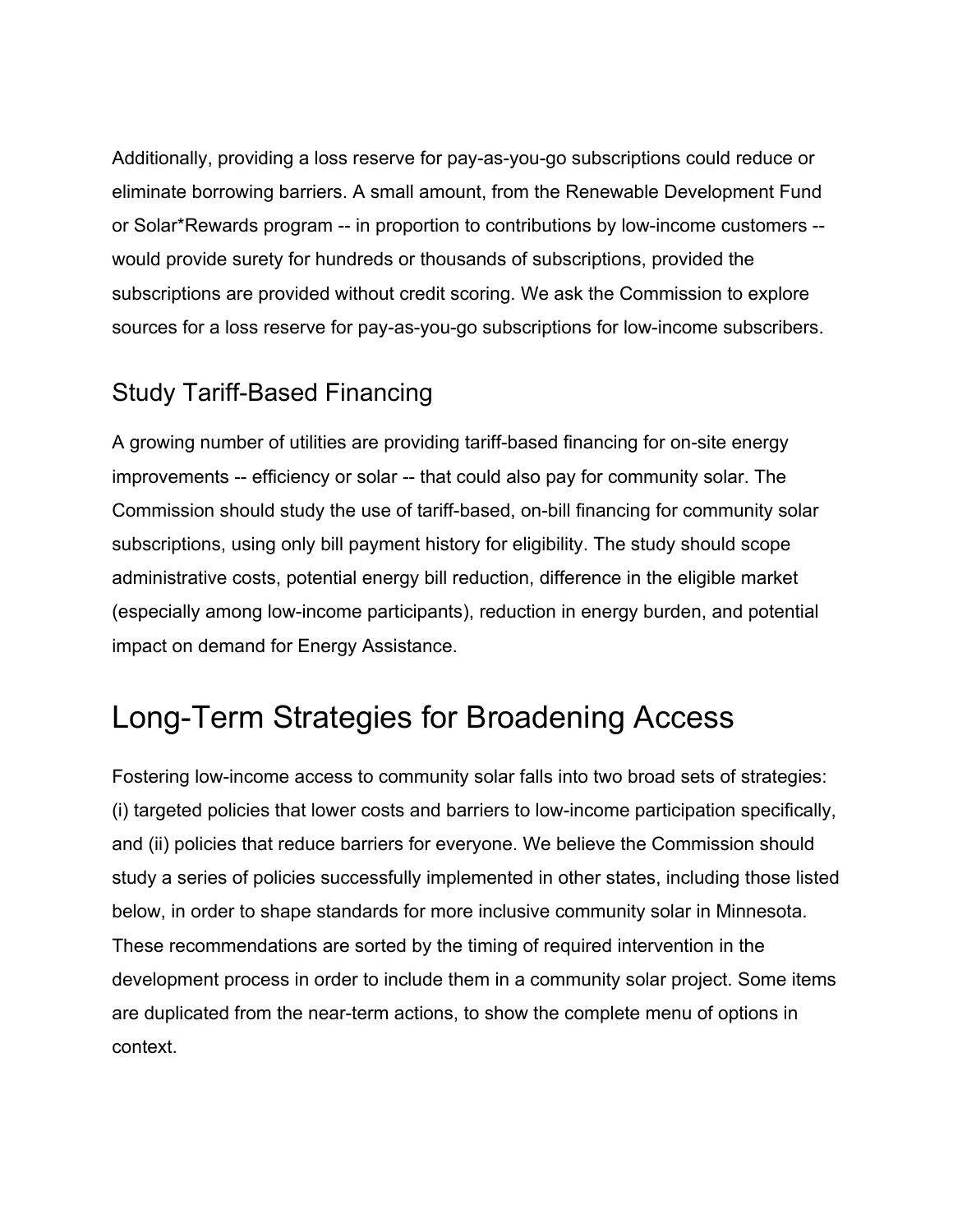## Pre-Development

These policies address community solar development before application and interconnection.

#### Mandates for Minimum Participation

Three states have tried minimum low-income participation mandates in their community shared solar programs. Colorado is the only one that has thus far reported significant low-income participation. It recently shifted away from a per-project minimum in favor of a per-program target, with the utility serving as the backstop for reaching prospective low-income participants. Colorado legislation, passed in 2010, requires developers to reserve 5% of electricity generated from each community solar garden for subscription by low-income households in order for their projects to qualify for state Renewable Energy Credits. Because of this move, the target became the ceiling for participation, as developers simply wrote off 5% of the project to comply and donated the shares to low-income recipients. A recent settlement [agreement with the state](https://www.euci.com/xcel-plans-for-large-low-income-solar-energy-program-in-colorado/) tweaks the program, requiring the coordinating utility -- also Xcel Energy -- to aggregate the low-income requirement from commercial solar gardens and build one or two installations expressly for low-income customers.<sup>1</sup> Developers are expected to tap grants for low-income solar gardens, and Xcel will make Renewable Energy Standard Adjustment funds available. Xcel customers pay 2% of their bills into the fund, to promote renewables.

In New York, the first phase of the state's Community Distributed Generation program favored proposals including 20% or greater low-income participation, offering them expedited interconnection. However, no projects were installed under Phase I, due to a

<sup>1</sup> Energize Weekly, https://www.euci.com/xcel-plans-for-large-low-income-solar-energy-program-in-colorado/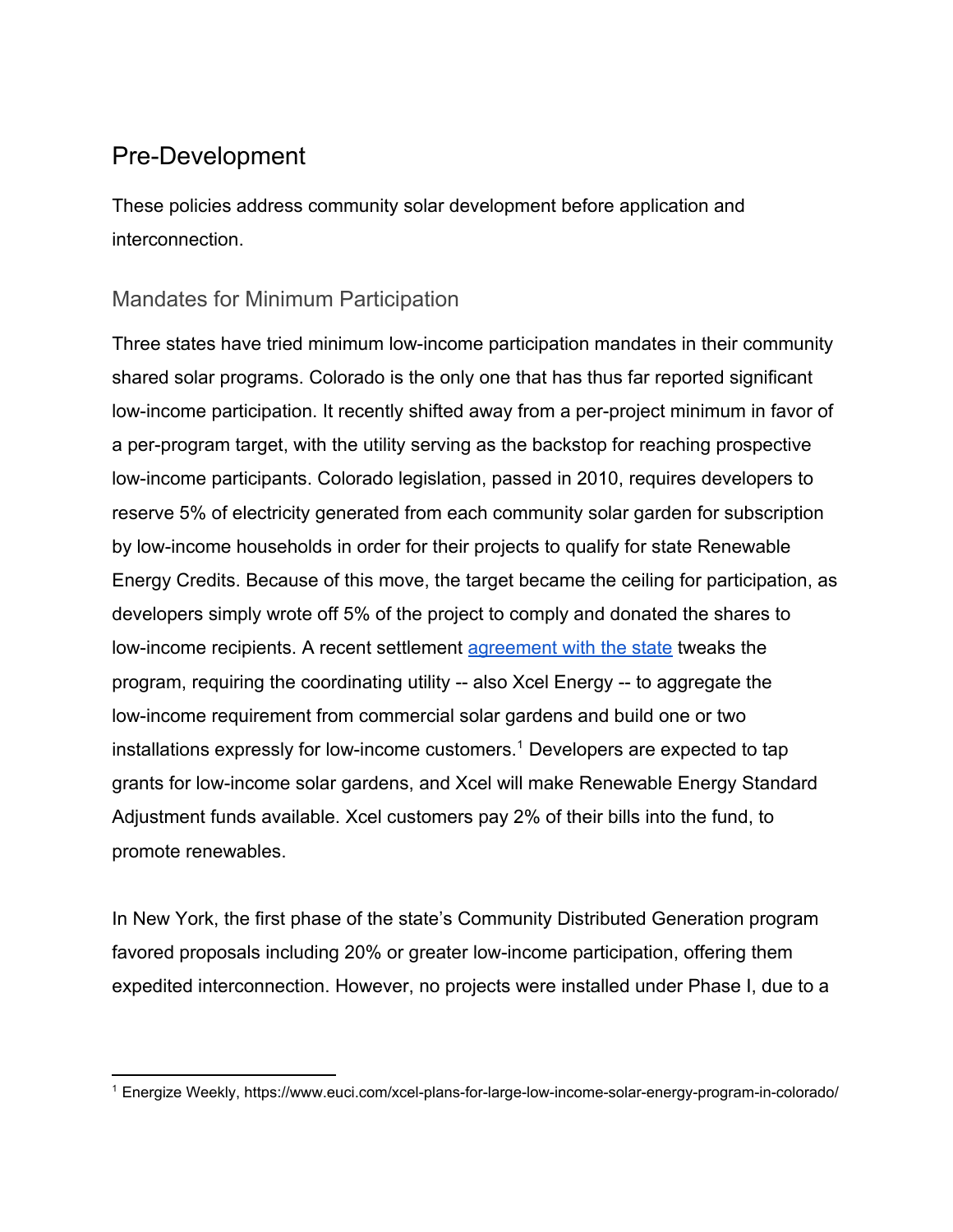number of factors such as pending changes to community solar compensation, overarching interconnection difficulties, and the rapid expiration of the Phase I program..

Maryland's community solar program [sets aside 30% o](http://groundswell.org/what-marylands-new-guidelines-mean-for-community-solar/)f total program capacity for solar installations that serve low- and moderate-income households.<sup>2</sup> The program is in its infancy, however, and provides no lessons learned to date.

In short, goals for proportional or maximum low-income participation are important and do result in low-income participation. However, mandates for participation do not address the underlying barriers of outreach or access to capital nor do they ensure meaningful energy savings. In other words, they should be paired with tools to address the other barriers.

#### Points or Incentives

Lowering costs for low-income projects and giving them preferential treatment in queue status represent another set of crucial tools. In New York, NYSERDA [recently](https://www.nyserda.ny.gov/About/Newsroom/2016-Announcements/2016-12-06-Governor-Cuomo-Announces-Millions-Available-to-Help-LMI-Residents) [announced](https://www.nyserda.ny.gov/About/Newsroom/2016-Announcements/2016-12-06-Governor-Cuomo-Announces-Millions-Available-to-Help-LMI-Residents) funding to support community organizations in several pre-development activities, including customer acquisition and education, securing financing, and creating legal agreements with project developers.<sup>3</sup> Given its recency, we have no evidence yet of the success.

Ontario's feed-in tariff program (with capacity caps) gives priority points, provides per-kilowatt-hour adders, and reduces application fees for projects with [aboriginal,](http://fit.powerauthority.on.ca/program-resources/faqs/aboriginal-participation) community, or municipal ownership.<sup>4</sup> The program's fourth round in 2016 [awarded](http://fit.powerauthority.on.ca/newsroom/newsroom-2016/June-29-2016-Contracts-Offered-for-FIT-4) [contracts](http://fit.powerauthority.on.ca/newsroom/newsroom-2016/June-29-2016-Contracts-Offered-for-FIT-4) for a combined 241 megawatts of new generation, spread across 936

<sup>&</sup>lt;sup>2</sup> Groundswell, https://groundswell.org/what-marylands-new-guidelines-mean-for-community-solar/ 3 NYSERDA,

https://www.nyserda.ny.gov/About/Newsroom/2016-Announcements/2016-12-06-Governor-Cuomo-Announc es-Millions-Available-to-Help-LMI-Residents

<sup>4</sup> Ontario Power Authority, http://fit.powerauthority.on.ca/program-resources/faqs/aboriginal-participation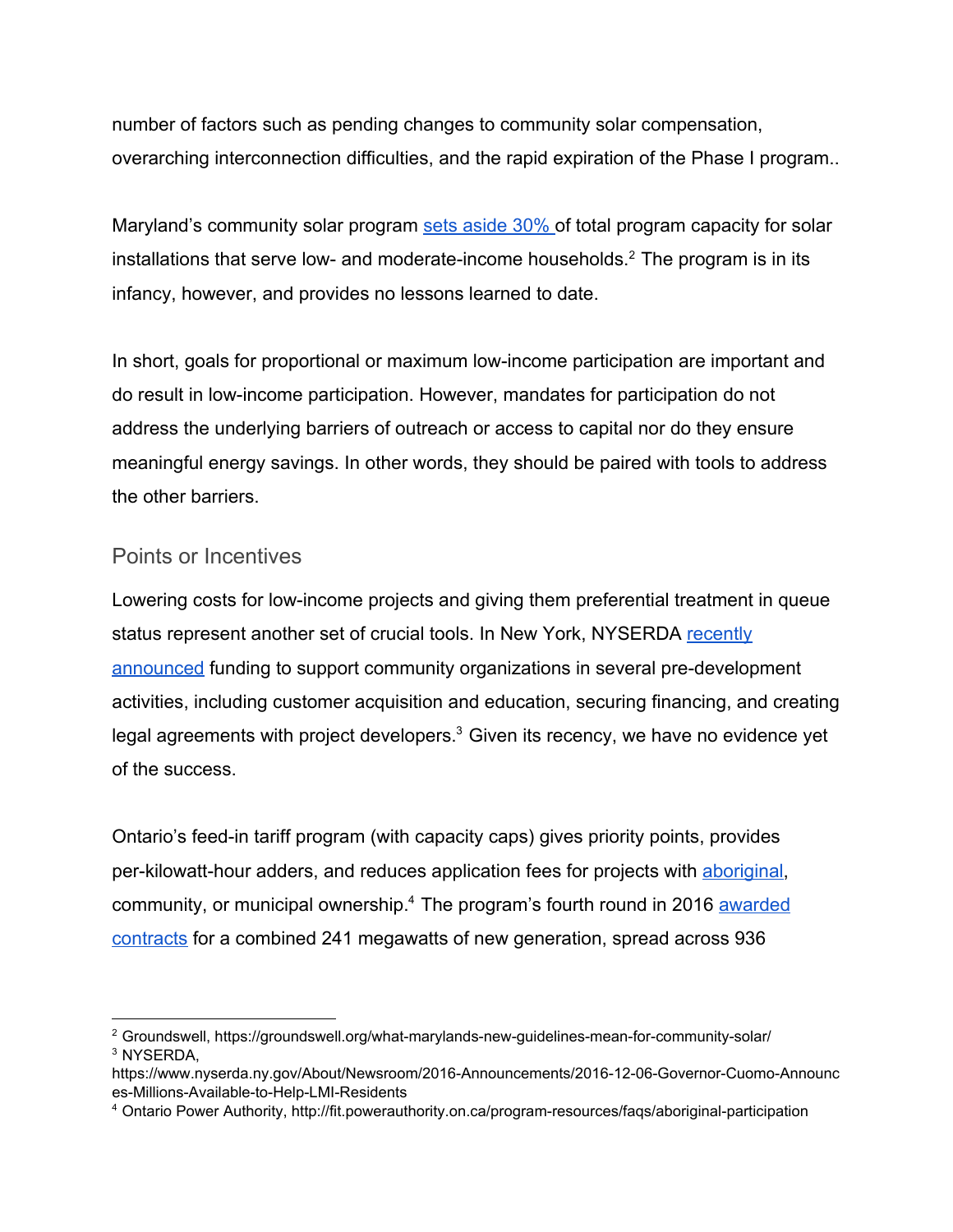projects.<sup>5</sup> Of those, 96 projects (41 megawatts) had aboriginal support, 186 (60 megawatts) had community ownership, and 413 (67.26 megawatts) had municipal or public sector participation.

Financial aid to projects in pre-development can certainly funnel more projects serving low-income customers into the queue.

#### Customer Acquisition

The Minnesota Department of Commerce, and the corresponding local community action agencies, should direct their clients to the community solar program (where applicable). The program administrator (Xcel), community solar garden operator, and subscriber organization should coordinate and work in partnership with energy assistance providers/community action agencies to sign up low-income subscribers. Subscriptions could be designated for Energy Assistance recipients and the benefits passed through. Participants' community solar subscriptions and benefits should be considered an integral piece of their overall energy assistance and work with (and not reduce benefits of) energy assistance, energy efficiency/weatherization programs, etc.

### Location and Siting

California requires 100 megawatts (MW) of its 600 MW solar program to be located in "disadvantaged communities," though the policy does not specify whether subscribers themselves must be low-income. Still, this mandate may result in greater opportunity for workforce development in these communities. It may be worth considering a designation for location as part of a low-income program if combined with a workforce development initiative.

<sup>5</sup> Ontario Power Authority,

http://fit.powerauthority.on.ca/newsroom/newsroom-2016/June-29-2016-Contracts-Offered-for-FIT-4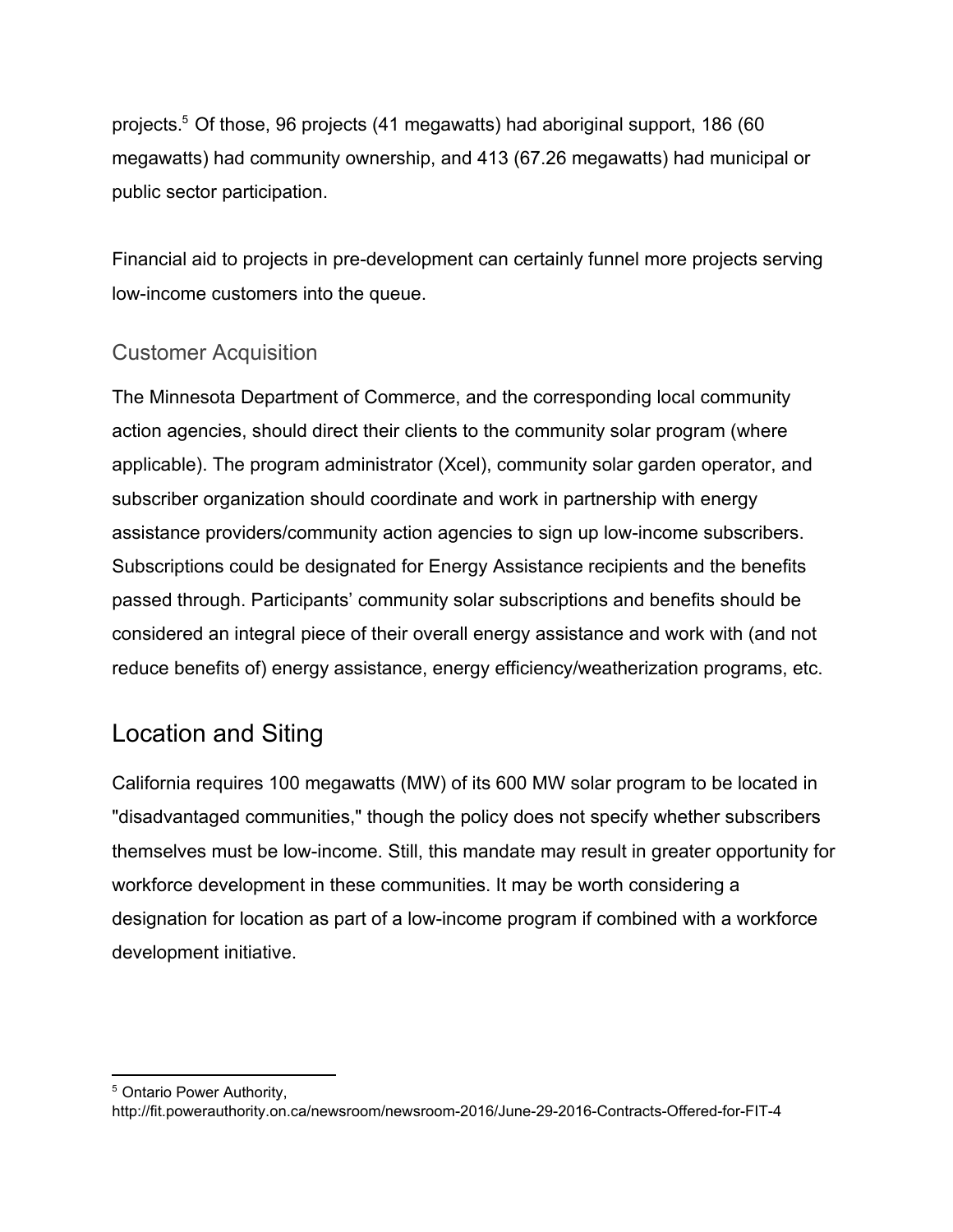Other solar installation programs provide a model for workforce development, including California's Single-family Affordable Solar Homes (SASH) program. Every SASH installation team includes either local volunteers or graduates from related job training programs, providing them hands-on experience. Crews on sub-contracted installations must include at least one paid job trainee. Through 2016, [more than 6,800 people](http://gridalternatives.org/sites/default/files/Semi%20Annual%20SASH%20Program%20Status%20Report_January%202017.pdf) pursuing careers in the solar industry have received training through SASH projects - nearly 250,000 hours of combined experience.<sup>6</sup>

A sister program, Multifamily Affordable Homes (MASH), also requires contractors to [staff job trainees](https://energycenter.org/sites/default/files/docs/nav/buildings/businesses/solar_pv/mash/MASH_Job_Training_Affadavit.pdf) -- up to five, based on the size of the project.<sup>7</sup>

## Application and Interconnection

The cost and complexity of applying to the community solar program can also present a barrier to projects serving low-income participants, who may be harder to reach and require more financial security.

#### Reducing or Waiving Fees

● Application and Interconnection fees are a significant portion of the cost of project development. As recommended by Fresh Energy in [comments](https://ilsr.org/wp-content/uploads/2016/05/13-867-Low-Income-CSG-Draft-3.18.16-Clean.docx) to the Commission on 4/1/16, low-income community solar projects could benefit from exemption from the \$100-per-kilowatt application deposit and engineering study fees required in the interconnection process.<sup>8</sup>

<sup>&</sup>lt;sup>6</sup> GRID Alternatives,

http://gridalternatives.org/sites/default/files/Semi%20Annual%20SASH%20Program%20Status%20Report\_J anuary%202017.pdf

<sup>&</sup>lt;sup>7</sup> Center for Sustainable Energy,

https://energycenter.org/sites/default/files/docs/nav/buildings/businesses/solar\_pv/mash/MASH\_Job\_Trainin g\_Affadavit.pdf

<sup>8</sup> Minnesota Public Utilities Commission,

https://ilsr.org/wp-content/uploads/2016/05/13-867-Low-Income-CSG-Draft-3.18.16-Clean.docx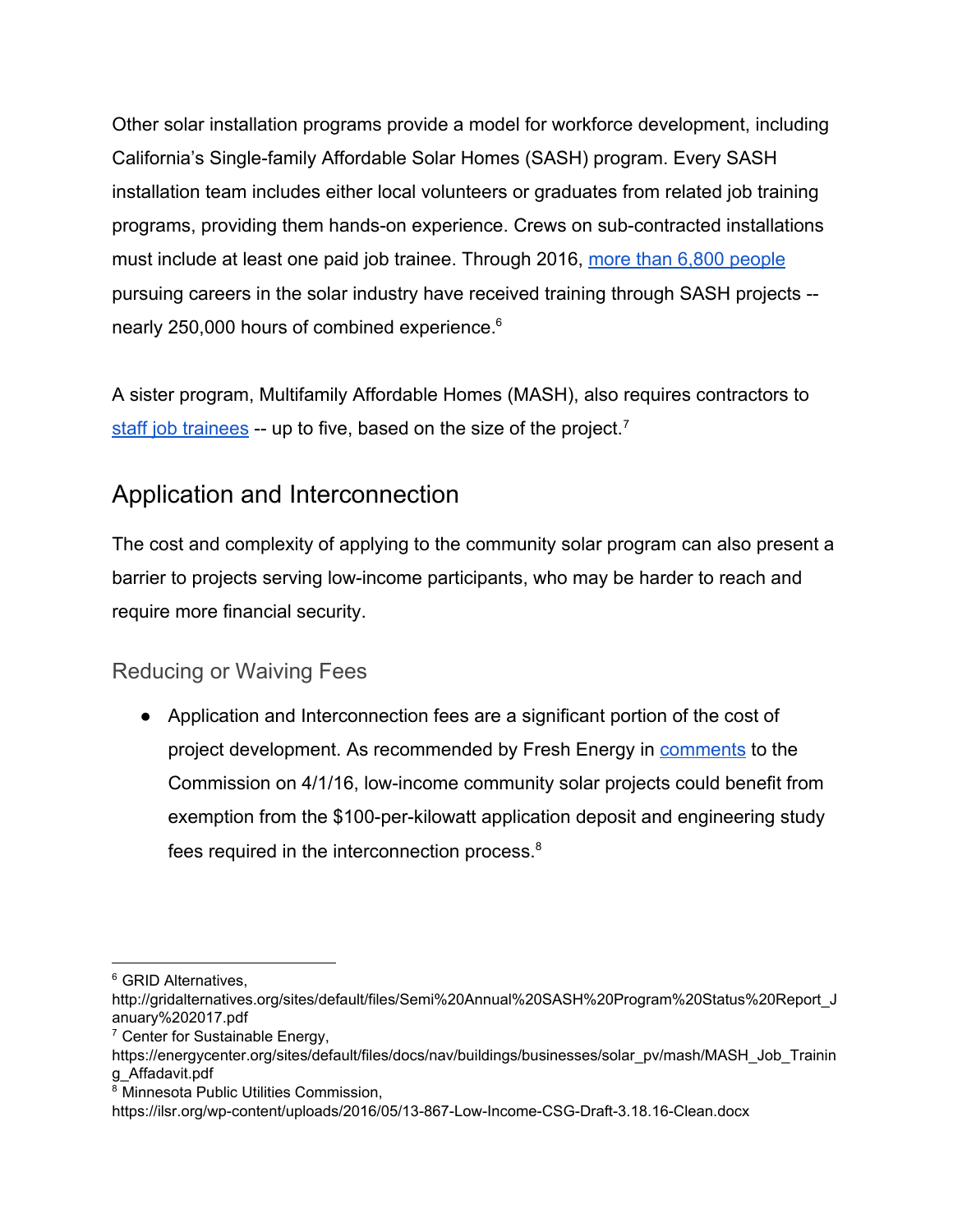● Ontario's feed-in tariff program (with capacity caps) gives priority points and per-kilowatt-hour adders, and reduces application fees for projects with [aboriginal,](http://fit.powerauthority.on.ca/program-resources/faqs/aboriginal-participation) community, or municipal ownership.<sup>9</sup>

## Subscriber Compensation

An adder for low-income subscribers could offset higher costs for acquiring and serving low-income customers, as seen with higher compensation for participants in smaller community solar projects. It's also essential that community solar subscriptions not jeopardize access to energy assistance funds such as LIHEAP, by counting both the cost and savings from community solar subscriptions in the calculations of energy burden.

- Minnesota's community solar program and Ontario's feed-in tariff both provide incentives for projects with certain characteristics, such as size or ownership.
- Under Washington DC's [Affordable Solar Program,](http://gridalternatives.org/regions/midatlantic/news/dcseu-solar4all-program-wraps) income-qualified residents (both homeowners and renters) can opt in to solar installations at no cost.<sup>10</sup> A forthcoming iteration of the program promises to extend the subsidized offer through a newly launched community solar program.
- The [Massachusetts Green Communities Act of 2008](http://www.lowincomesolar.org/models/single-family-massachusetts/) includes a carve-out that guarantees solar installations serving low-income customers receive a higher ratio of Renewable Energy Credits for each MWh produced, helping to offset costs.<sup>11</sup>

## Lowering Financing Risk and Cost

Of all the potential solutions to increasing low-income participation in community solar, policies that directly address the issue of financial wherewithal and credit risk will likely have the largest impact. Financing tools that expand access without means-testing may

<sup>9</sup> Ontario Power Authority, http://fit.powerauthority.on.ca/program-resources/faqs/aboriginal-participation

<sup>10</sup> GRID Alternatives, http://gridalternatives.org/regions/midatlantic/news/dcseu-solar4all-program-wraps

<sup>11</sup> Low-Income Solar Policy Guide, http://www.lowincomesolar.org/models/single-family-massachusetts/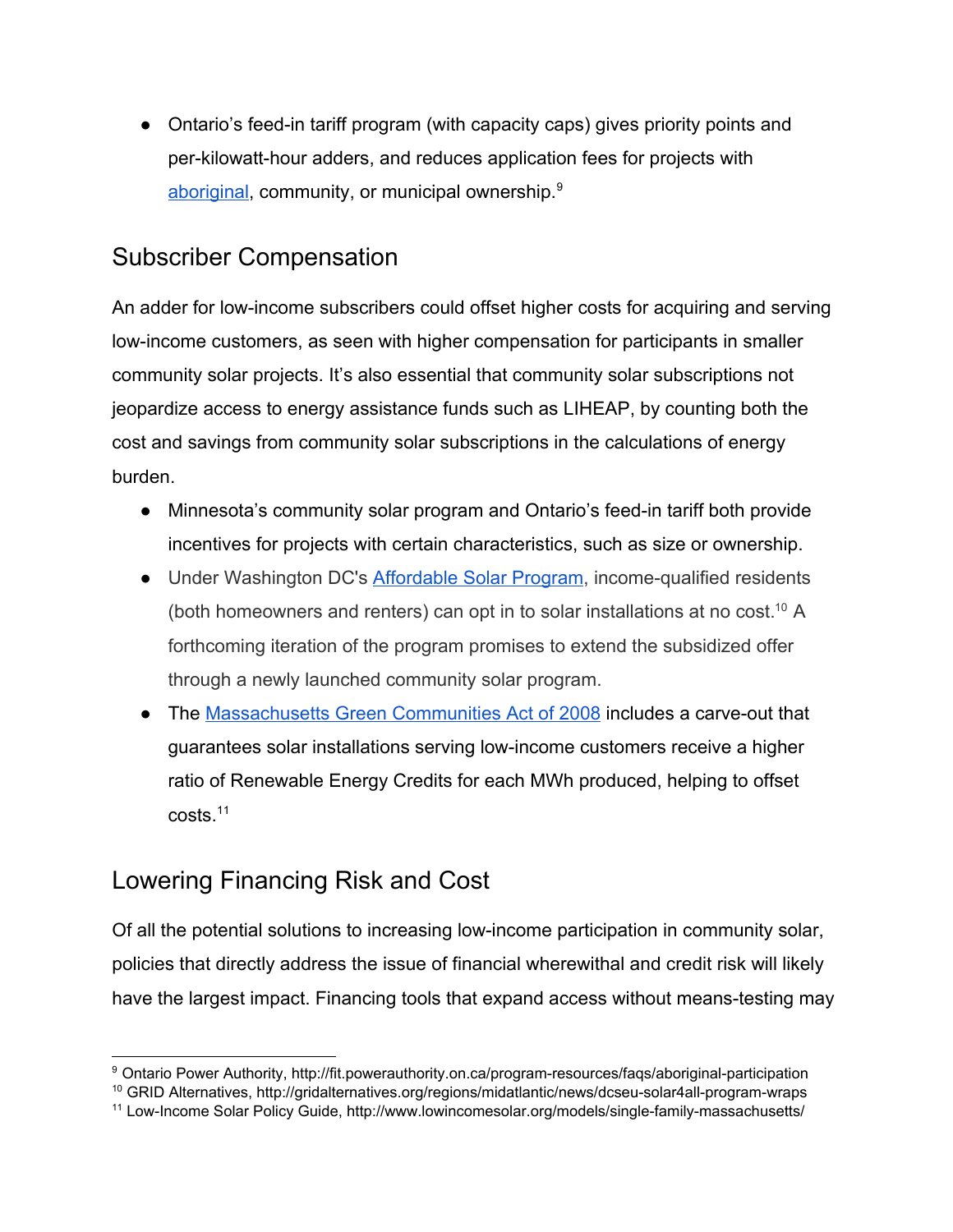also lower administrative costs, since means-testing subscribers or cross-referencing with existing energy assistance recipients is non-trivial.

#### Backup Subscribers

A tool introduced last year is the "backup subscriber," which would allow institutional subscribers to act as the backstop for churn or default of low-income participants. Fresh Energy [proposed this](https://ilsr.org/wp-content/uploads/2016/05/13-867-Low-Income-CSG-Draft-3.18.16-Clean.docx) in Minnesota in April 1, 2016, comments.<sup>12</sup> The "backup" framework, designed well, reduces concerns about taking on subscribers otherwise deemed risky by traditional financiers. The backup subscriber model also encourages developers to exceed minimum low-income participation thresholds, because the only limit is the capacity of the anchor institution (or the 40% limit on the share of project electricity).

#### Loan Loss Reserves or Loan Guarantees

Loan loss reserve funds (or loan guarantees) have long been used to eliminate risk from novel investments, and could be used to attract financing for community solar projects serving low-income participants. Loan loss reserve programs keep public funds on hand to cover a loan provider's losses if a customer defaults. The [Mass Solar Loan program,](http://www.masssolarloan.com/) for example, [offers](http://files.masscec.com/solar-loan/MassSolarLoanProgramManual.pdf) loans to moderate-income customers to purchase community solar subscriptions, while at the same time offsetting credit risk for lenders.<sup>13</sup> <sup>14</sup>

#### Pay-As-You-Go Subscriptions

Pay-as-you-go subscriptions allow customers to avoid upfront charges and instead cover subscription costs over time, as their energy savings come in. This payment plan can be offered by the developer, but typically requires a prime credit score (or a credit

- https://ilsr.org/wp-content/uploads/2016/05/13-867-Low-Income-CSG-Draft-3.18.16-Clean.docx
- <sup>13</sup> Mass Solar Loan, http://www.masssolarloan.com/

<sup>12</sup> Minnesota Public Utilities Commission,

<sup>14</sup> Massachusetts Clean Energy Center,

http://files.masscec.com/solar-loan/MassSolarLoanProgramManual.pdf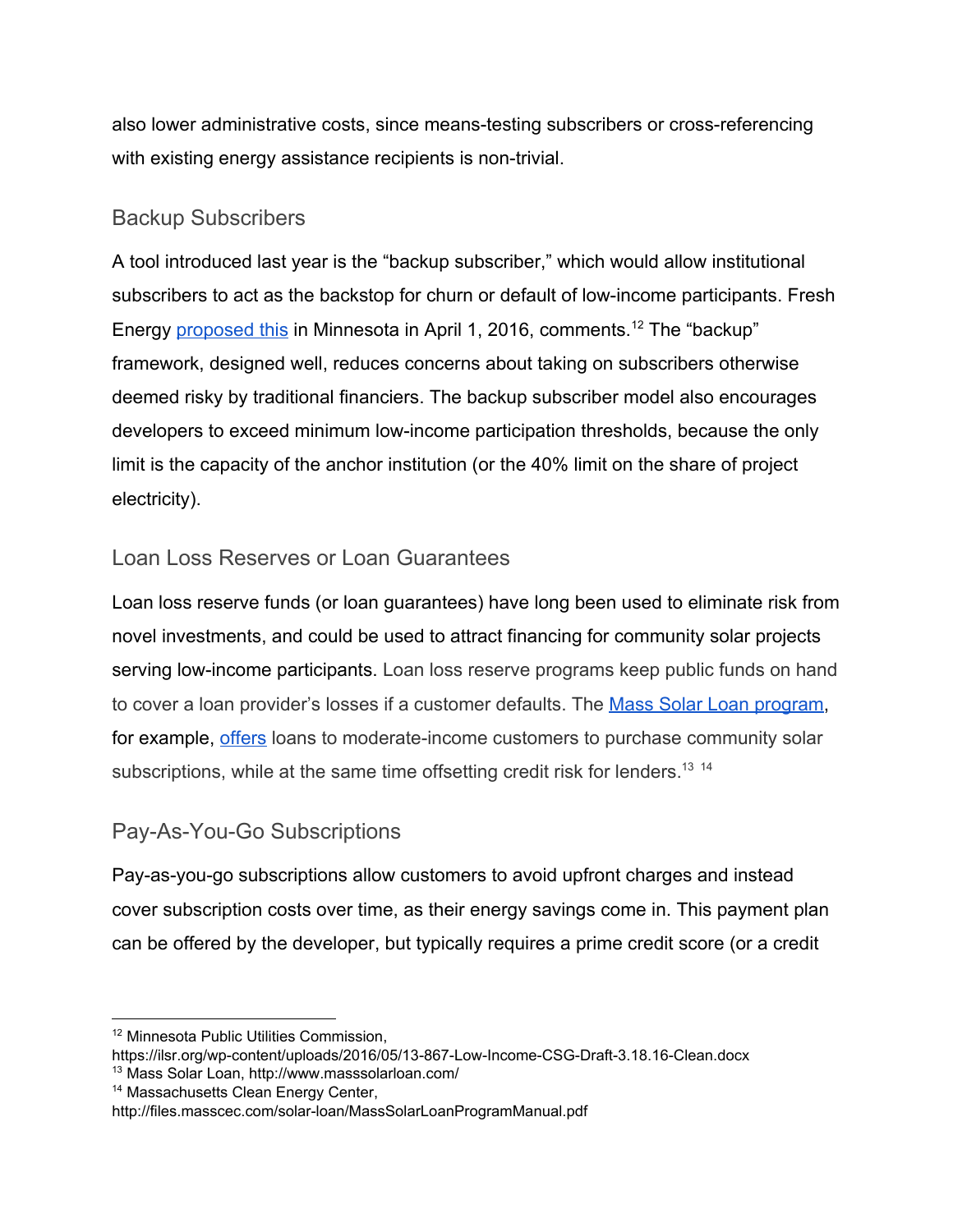backstop like the backup subscriber or loss reserve). Utilities like Xcel Energy can also offer payment plans using a opt-in tariff.

- Tariff-based or [inclusive financing](https://ilsr.org/report-inclusive-energy-financing/) is used by a number of electric cooperatives to support investments in energy efficiency or on-site renewable energy.<sup>15</sup> Xcel Energy could pay the upfront cost of subscriptions for income-qualified customers that opt in and set the repayment terms such that the investment would be cashflow positive from day one. Broadening access to all customers regardless of income, as is done in most inclusive financing programs, would cut administrative costs associated with income-qualifying access.
- Grand Valley Power, a co-op in Colorado, offers [a \\$0 down option](http://www.gvp.org/content/solar-farm) for its member-owners ([regardless of credit check\)](http://solaroutreach.org/wp-content/uploads/2015/08/SEPA_SolarOPsCaseStudy_GVP_FINAL.pdf) to buy into a solar farm.<sup>16 17</sup> Subscribers pay a \$15 monthly charge for four years, then see an average of \$4 per month in bill credits over a 20-year term.
- The acceptance rate for participation in **[Ouachita Electric's energy efficiency](https://www.oecc.com/help)** [program](https://www.oecc.com/help) [in Arkansas](https://www.oecc.com/help) exceeds 90% for customers who have an energy assessment completed, because inclusive financing is available to anyone without requiring a credit check.<sup>18</sup>

Signed,

/s/ John Farrell Director, Energy Democracy Initiative Institute for Local Self-Reliance 2720 E. 22nd St. Minneapolis, MN 55406

<sup>&</sup>lt;sup>15</sup> Institute for Local Self-Reliance, https://ilsr.org/report-inclusive-energy-financing/

<sup>16</sup> Grand Valley Power, http://www.gvp.org/content/solar-farm

<sup>&</sup>lt;sup>17</sup> Solar Electric Power Association,

http://solaroutreach.org/wp-content/uploads/2015/08/SEPA\_SolarOPsCaseStudy\_GVP\_FINAL.pdf

<sup>18</sup> Ouachita Electric Cooperative, https://www.oecc.com/help